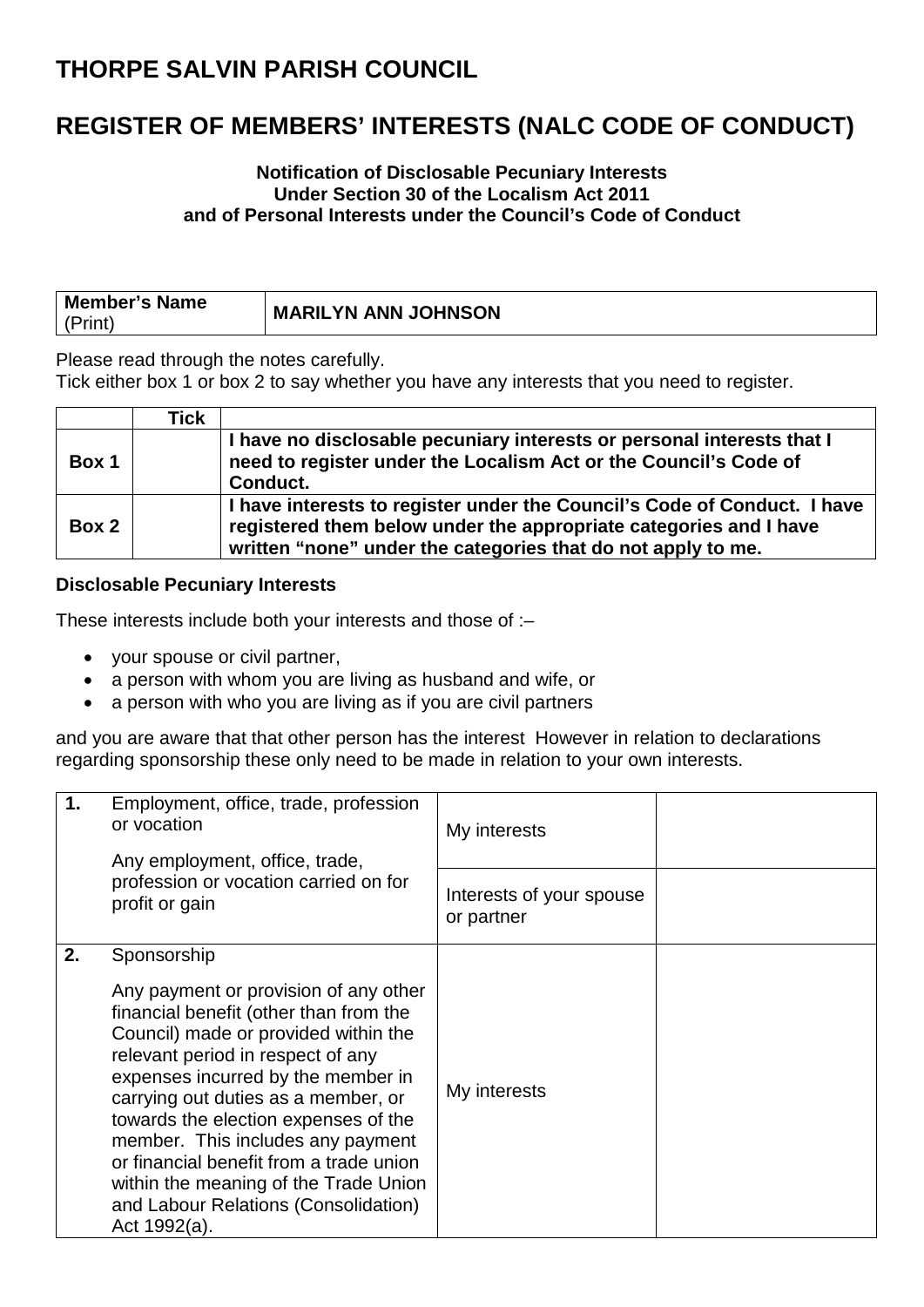# **REGISTER OF MEMBERS' INTERESTS (NALC CODE OF CONDUCT)**

| 3. | Contracts                                                                                                                                                                                                                                                                                                                                                                                                                                                                                                                                                     |                                        |  |
|----|---------------------------------------------------------------------------------------------------------------------------------------------------------------------------------------------------------------------------------------------------------------------------------------------------------------------------------------------------------------------------------------------------------------------------------------------------------------------------------------------------------------------------------------------------------------|----------------------------------------|--|
|    | Any contract which is made between<br>the relevant person (or a body in<br>which the relevant person has a<br>beneficial interest) and the relevant<br>Council-                                                                                                                                                                                                                                                                                                                                                                                               | My interests                           |  |
|    | (a) under which goods or services<br>are to be provided or works are to be<br>executed; and                                                                                                                                                                                                                                                                                                                                                                                                                                                                   | Interests of your spouse<br>or partner |  |
|    | (b) which has not been fully<br>discharged.                                                                                                                                                                                                                                                                                                                                                                                                                                                                                                                   |                                        |  |
| 4. | Land                                                                                                                                                                                                                                                                                                                                                                                                                                                                                                                                                          | My interests                           |  |
|    | Any beneficial interest in land which is<br>within the area of the relevant Council.                                                                                                                                                                                                                                                                                                                                                                                                                                                                          | Interests of your spouse<br>or partner |  |
| 5. | Licenses<br>Any licence (alone or jointly with                                                                                                                                                                                                                                                                                                                                                                                                                                                                                                                | My interests                           |  |
|    | others) to occupy land in the area of<br>the Council for a month or longer                                                                                                                                                                                                                                                                                                                                                                                                                                                                                    | Interests of your spouse<br>or partner |  |
| 6. | Corporate tenancies<br>Any tenancy where (to the member's<br>knowledge) -                                                                                                                                                                                                                                                                                                                                                                                                                                                                                     | My interests                           |  |
|    | (a) the landlord is the Council; and<br>(b) the tenant is a body in which the<br>relevant person has a beneficial<br>interest                                                                                                                                                                                                                                                                                                                                                                                                                                 | Interests of your spouse<br>or partner |  |
| 7. | <b>Securities</b><br>Any beneficial interest in securities of<br>a body where-<br>(a) that body (to the member's<br>knowledge) has a place of business or<br>land in the area of the Council; and<br>(b) either-<br>(i) the total nominal value of the<br>securities exceeds £25,000 or one<br>hundredth of the total issued share<br>capital of that body; or<br>(ii) if the share capital of that body is<br>of more than one class,<br>the total nominal value of the shares<br>of any one class in which the relevant<br>person has a beneficial interest | My interests                           |  |
|    | exceeds one hundredth of the total<br>issued share capital of that class.                                                                                                                                                                                                                                                                                                                                                                                                                                                                                     | Interests of your spouse<br>or partner |  |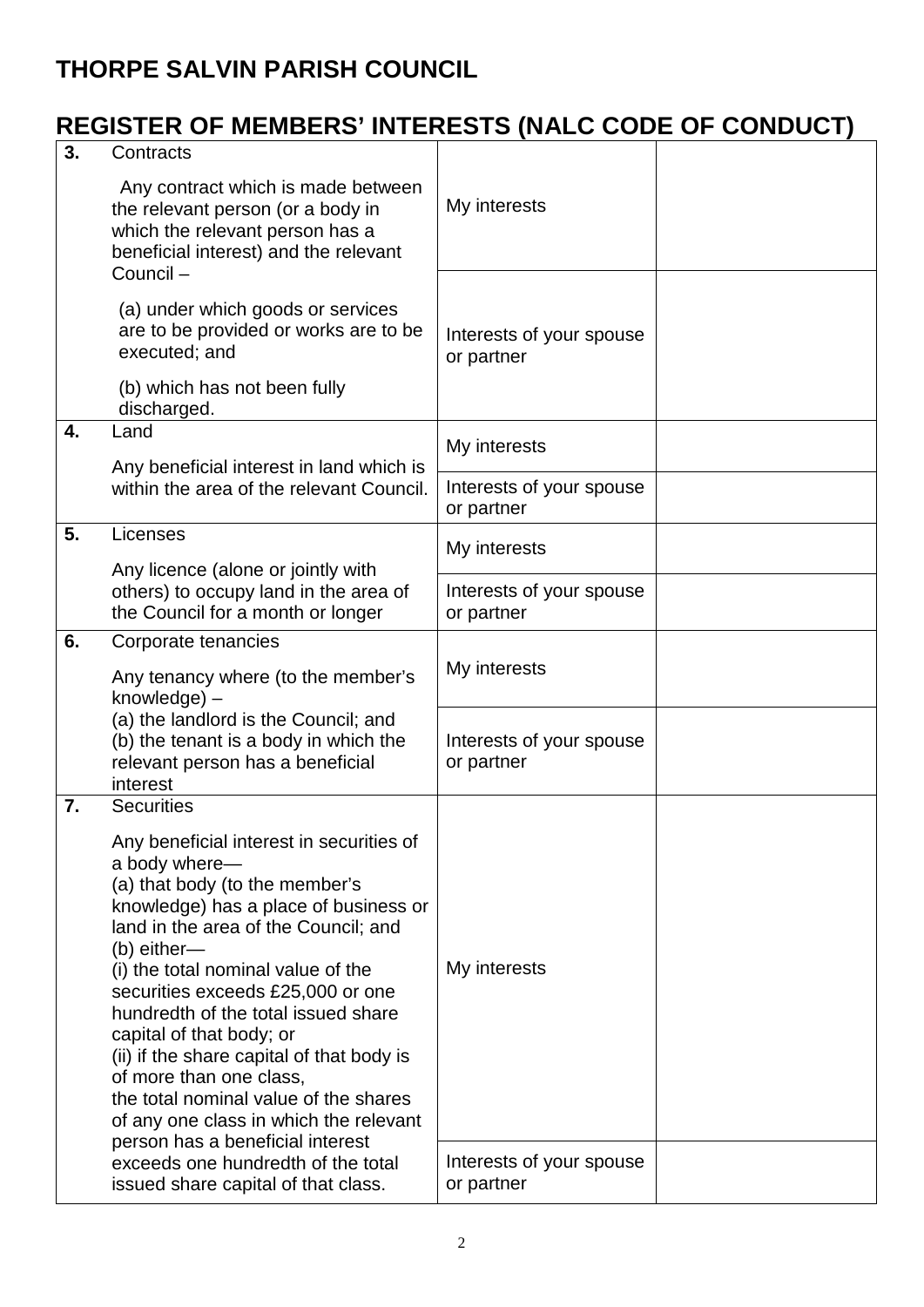## **REGISTER OF MEMBERS' INTERESTS (NALC CODE OF CONDUCT)**

#### **Personal Interests**

These are your interests only

| 8.  | Any body of which you are a member<br>or in a position of general control or<br>management and to which you are<br>appointed or nominated by the Council. |  |
|-----|-----------------------------------------------------------------------------------------------------------------------------------------------------------|--|
| 9.  | Any body:-                                                                                                                                                |  |
| (a) | exercising functions of a public nature;                                                                                                                  |  |
| (b) | directed to charitable purposes;                                                                                                                          |  |
| (c) | one of whose principal purposes<br>includes the influence of public opinion<br>or policy (including any political party<br>or trade union); or            |  |
| (d) | which is a private club or society, such<br>as the Freemasons, a recreational<br>club, working men's club or private<br>investment club                   |  |
|     | of which you are a member or in a position<br>of general control or management.                                                                           |  |
| 10. | Any person from whom you have<br>received a gift or hospitality with an<br>estimated value of at least £25.                                               |  |